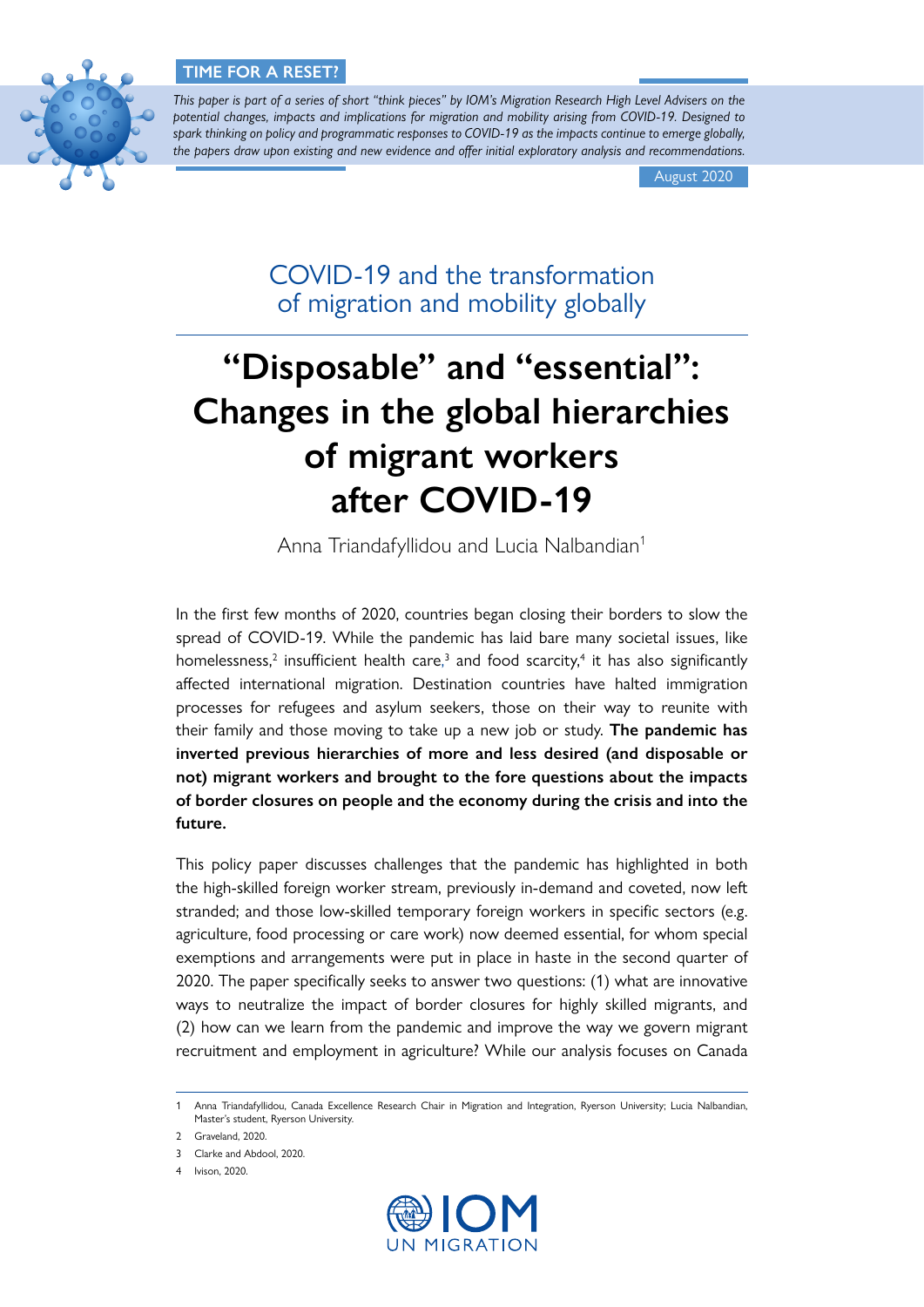

"Disposable" and "essential": Changes in the global hierarchies of migrant workers after COVID-19

**PAGE 2**

as an exemplary case, given its proactive immigration policy, insights are offered from and in relation to European Union countries and the Asia Pacific region with a view to prompting innovative policy thinking more broadly.

# **What happened to "the world's best and brightest" for whom destination countries were competing?**

Throughout the last 50 years, particularly during the last decade, the Canadian Government has prioritized attracting high-skilled migrant workers to settle in Canada. In 2014, the Canadian Government proposed the development of an expression of interest model-based system known as the Express Entry System (EES).<sup>5</sup> The EES involves a comprehensive ranking system to sort through applications in the Federal Skilled Worker Program, Federal Skilled Trades Program, Canadian Experience Class and a portion of the Provincial Nominee Program. Today, the EES is a live application management system that prioritizes the "most qualified and indemand individuals" for the labour market.<sup>6</sup> As part of the process, the EES requires that a positive labour market impact assessment be submitted, which indicates the need for a foreign worker to fill a particular job. In the EES, candidates with the best indicators for success in Canada's labour market receive a direct invitation to apply for permanent residence, and if all goes smoothly, are on track to becoming Canadian citizens.

In "normal" times, high-skilled workers were deemed essential for a strong Canadian economy. However, instead of their general preferential treatment, high-skilled migrants have been left stranded over the previous four months of the pandemic. Canada temporarily stopped processing work permit or permanent residency applications from March until the end of June 2020. As of 1 July 2020, Immigration, Refugees and Citizenship Canada is processing all online visitor visa and Electronic Travel Authorization applications, so that individuals can be ready to travel when the restrictions are lifted; but there is no clarity as to when immigration applications will start being processed and the borders will reopen.<sup>7</sup> This presents many challenges for employers,<sup>8</sup> as well as for workers and their families excited to begin a new life and new career in this country. Canada's high-skilled foreign workers include knowledge-based, professional class and trades occupations, who work in sectors that are still operating, $9$  despite the lockdown. Looking at the top 10 occupations receiving invitations to apply for permanent residence from 2015 to 2018 through the EES there is however little clarity on what is deemed essential.<sup>10</sup>

8 McInnes and Foley, 2020.

<sup>5</sup> Mas, 2014.

<sup>6</sup> Wang, 2018:1060.

<sup>7</sup> Government of Canada, n.d.a.

<sup>9</sup> Soden, 2020.

<sup>10</sup> Public Safety Canada, 2020.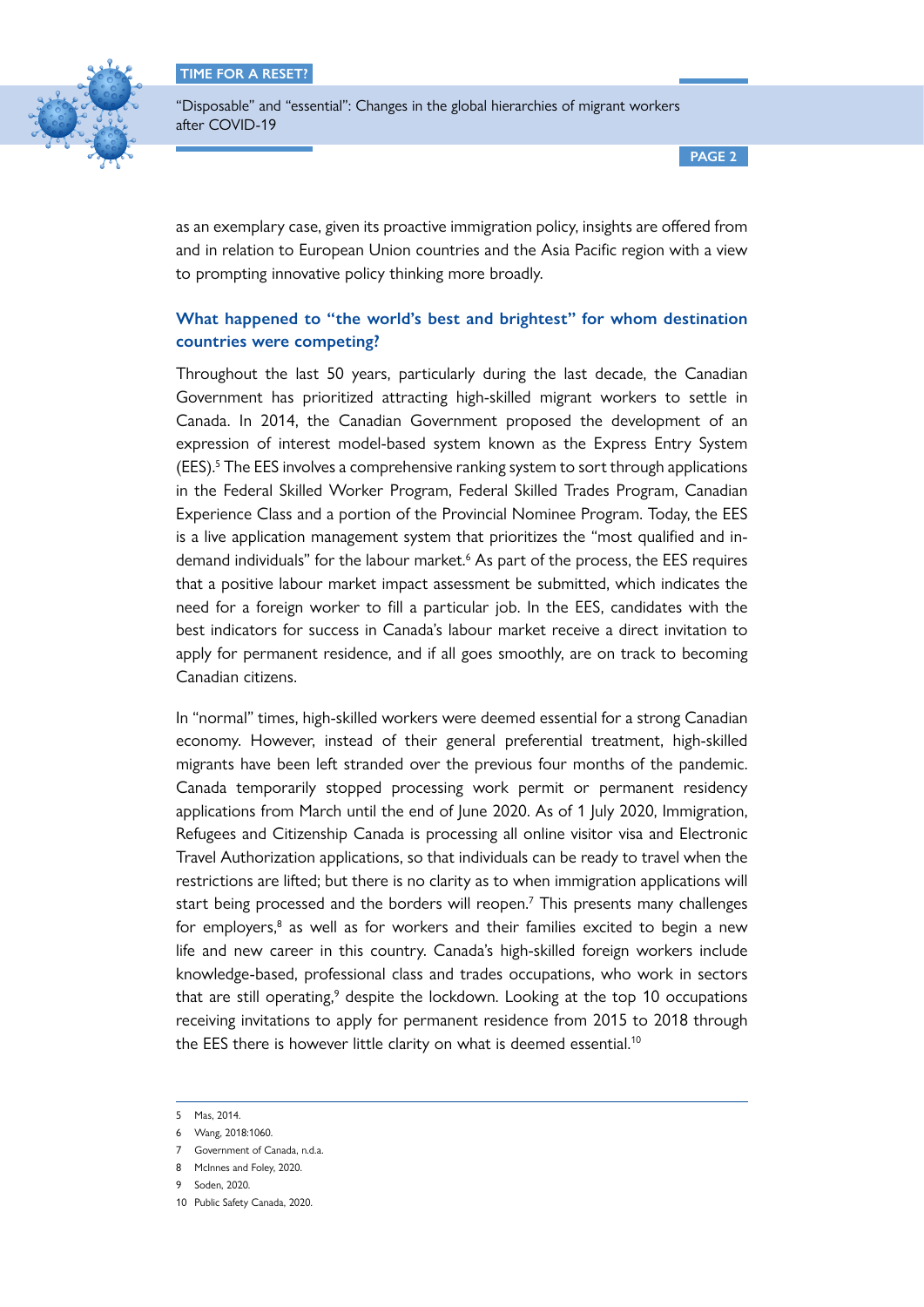

"Disposable" and "essential": Changes in the global hierarchies of migrant workers after COVID-19

**PAGE 3**

While employers have invoked "work from home" policies in many sectors where this is possible, such as management, research, education, and generally service provision that can be done remotely, this privilege was not afforded to foreign workers in the same sectors. Employers, even if they wanted to, cannot have non-essential highskilled foreign workers work remotely. Even with an employment approval letter, individuals whose paperwork has already been processed cannot receive their work permit until physically entering the country. Without a work permit, employers cannot process payment for work. There are severe consequences for organizations that seek workarounds and do not respect labour laws.<sup>11</sup>

So, what next? For individuals with job offers and seemingly a bright future in Canada in a high-skilled position, travel has been halted until further notice and there is no way to receive a work permit and work remotely.<sup>12</sup> Individuals in the process of applying for a work permit face challenges, as many visa application centres<sup>13</sup> – private companies that have formal contracts with the Canadian Government located around the world – have either temporarily closed or are operating with limited hours.14 Furthermore, individuals who must provide biometric information as part of their work permit application face difficulty in doing so, as many of the offices are currently closed.

At the time of writing, it has been nearly five months since Canada closed its borders, and the immigration backlog has mounted. The pandemic has led to questions about the geography of supply and manufacturing chains and Buy Canadian;15 the effects of the border closure on the economy have been examined time and again. However, with President Donald Trump temporarily suspending new work visas for foreigners seeking employment in the United States of America,<sup>16</sup> Canada must consider what opportunity this presents for its economy and growth. At the start of this year, *NPR* reported that under the Trump Administration, high-skilled workers have been rejected at a higher rate: in 2015, 92 per cent of new H-1B visa applications were approved, however, in the last two years, the approval rate dipped to only 75 per cent.<sup>17</sup> As the travel ban closes doors for high-skilled workers in the United States, Canada needs to reassess how to leverage this opportunity, striking a perfect balance between attracting and retaining talent, while ensuring the safety of its residents.

<sup>11</sup> Government of Canada, 2020a.

<sup>12</sup> Government of Canada, n.d.a.

<sup>13</sup> Government of Canada, n.d.e.

<sup>14</sup> Government of Canada, n.d.a.

<sup>15</sup> Connolly, 2020.

<sup>16</sup> Shear and Jordan, 2020.

<sup>17</sup> Rose, 2020.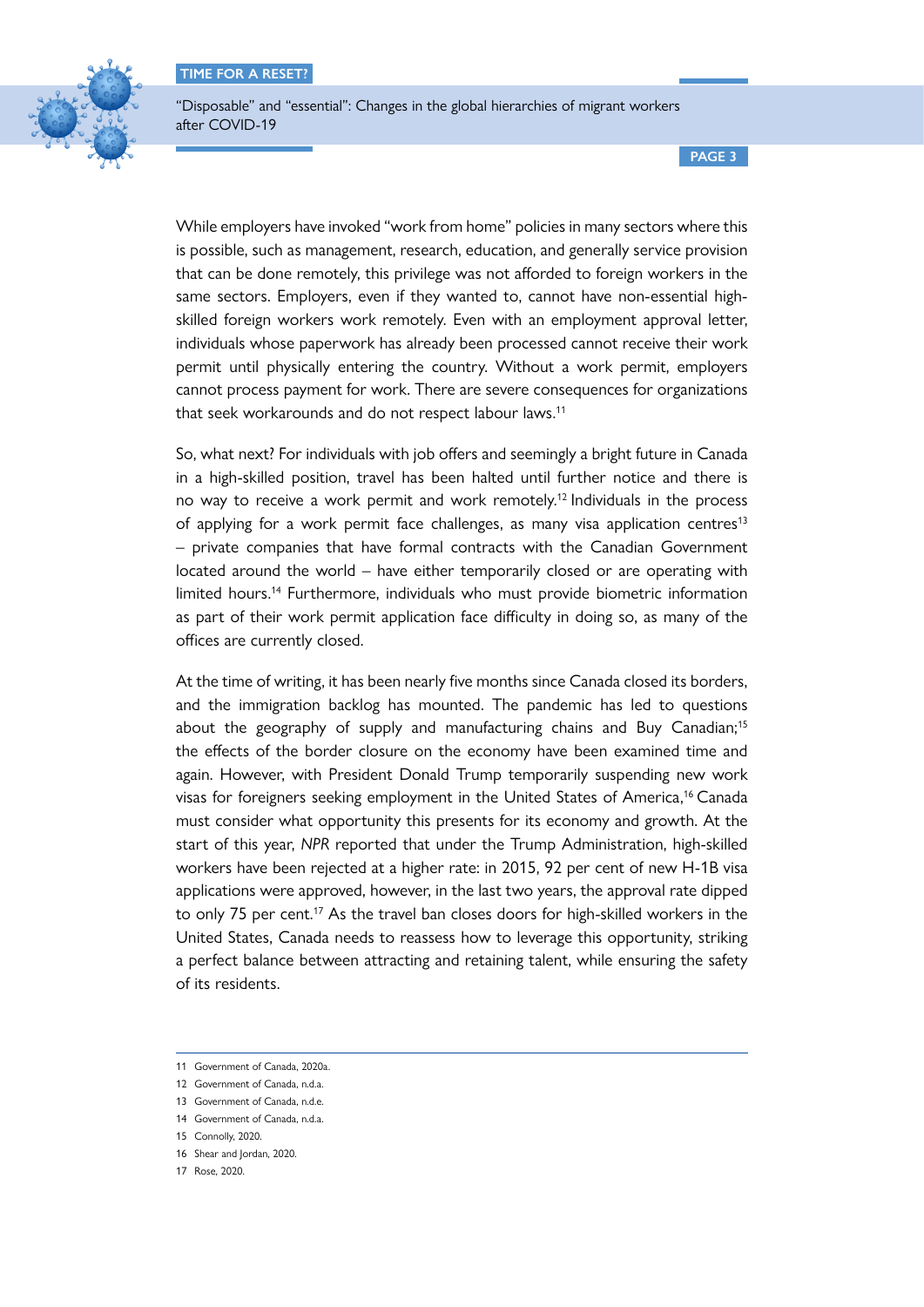

**PAGE 4**

While extra caution in international travel and self-quarantine appear to be legitimate measures, one wonders whether **the Canadian innovative spirit cannot find an intermediate solution for these non-essential, high-skilled foreign workers with a job offer stuck in limbo**, ready to leave their countries, but unable to enter Canada under these circumstances. If nothing else, the pandemic has taught us that much of the work that was deemed to be too confidential and/or too difficult to do from home, can be done remotely. **An electronic provisional work permit and provisional Social Identification Number could be the solution** until international travel normalizes. If one can work remotely for a short period (and many of these high-skilled jobs, whether in engineering, IT, communication, management or education, can be done through telework), Immigration, Refugees and Citizenship Canada could envisage a temporary remote work permit to allow employees to start remotely until they can arrive in Canada. Such arrangements could start with a three-month duration, renewable once and automatically ceased if international travel gradually normalizes, with a month's notice in which the remote permit holder would be required to enter Canada and start their job "normally" there. This approach would most certainly require consideration of employment regulations to ensure that employers adhere to ethical employment standards. It would also require some special arrangements for taxation and benefits, as these remote workers would be considered as if they were working from inside Canada – as "factual residents" of Canada. They would thus be regularly taxed, registered with the health-care system and their remote status should not exceed a duration of nine months. Naturally, the details of such a temporary remote work permit would need to be ironed out by relevant Government departments, but the idea can be applied not only in Canada, but also in other countries that find themselves in a similar position, including the United Kingdom, the Netherlands, Singapore or Australia.

Furthermore, Canada must consider the opportunity to capitalize on attracting highskilled foreign talent being turned away by the United States. The Canadian Chamber of Commerce has criticized the Express Entry System,<sup>18</sup> as it involves two competing policy principles: to allow employers to have access to a pool of international talent, while simultaneously, through the labour market impact assessment, deterring employers from looking at international candidates and hiring Canadians instead.

These competing policy principles become even more questionable when one realizes that the Express Entry System is being used by individuals who already reside in Canada (see table 1 below). Although the use of the EES by individuals living in Canada to gain permanent residence has decreased, the rate at which this is occurring suggests that many applicants are foreign workers currently in Canada,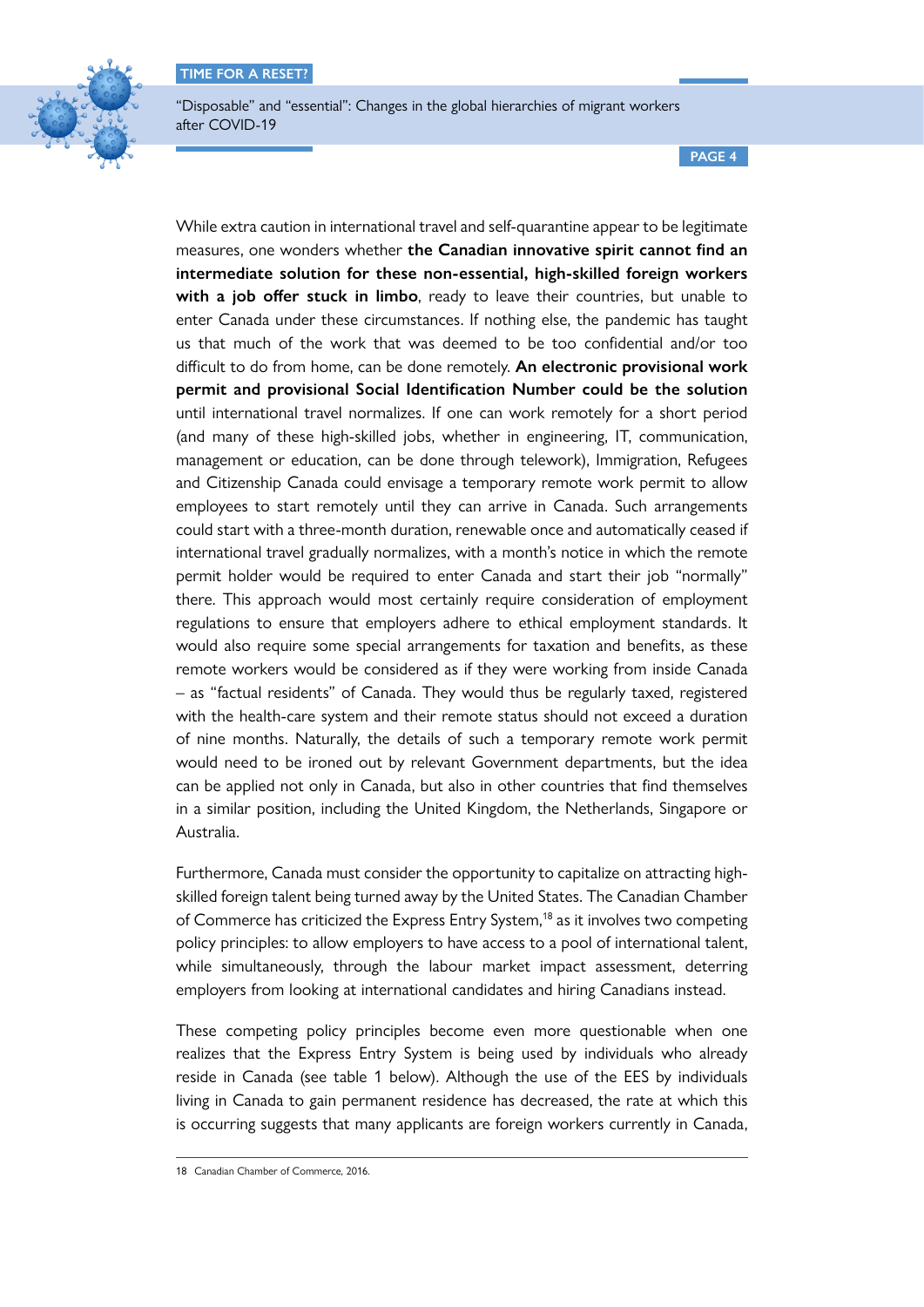

"Disposable" and "essential": Changes in the global hierarchies of migrant workers after COVID-19

**PAGE 5**

seeking residence and citizenship. Therefore, the Canadian Government may wish to examine the systems in place for foreign workers to obtain Canadian permanent residence and citizenship. As Canada prepares to reopen its borders, it needs a clearly articulated objective and strategy for rebuilding with the help of both Canadian and foreign talent. This is an exceptional opportunity to pivot and the Government must do so with strategic foresight about the political and economic environment of the future.

| Year               | <b>Percentage</b> |
|--------------------|-------------------|
| 201519             | 78%               |
| 2016 <sup>20</sup> | 64%               |
| 2017 <sup>21</sup> | 49%               |
| 201822             | 45%               |

Table 1. Percentage of invitations to apply for permanent residence issued to individuals residing in Canada

One may legitimately raise the question of whether workers who have received job offers to come to Canada or with an approved permanent residence application are still needed in this country and in those industries. Canadian immigration policy involves long-term planning related to the country's demographic composition, growth (or rather decline, without immigration), key industries and efforts towards regionalization (attracting population to the smaller regional centres across this vast country). These conditions and the role of the Canadian flagship immigration programmes have not changed in the five months between February and July 2020.<sup>23</sup>

A closer look into the unemployment and underemployment data for April 2020 shows that those mostly affected were those with temporary work, with less than one year at their last job, and not covered by a union or collective agreement.<sup>24</sup> While it is most important to provide for these workers, it is not clear that they compete with highly skilled newcomers, like those attracted by the Express Entry<sup>25</sup> or Global Talent streams.<sup>26</sup>

As we pass through and hopefully leave behind the pandemic, Canada needs to build a stronger health sector, including industries producing protective equipment (gowns, masks and gloves) or health-care equipment (like the much-needed ventilators).

<sup>19</sup> Government of Canada, 2015.

<sup>20</sup> Government of Canada, 2016.

<sup>21</sup> Government of Canada, 2017.

<sup>22</sup> Government of Canada, 2018.

<sup>23</sup> El-Assal, 2020.

<sup>24</sup> Statistics Canada, 2020.

<sup>25</sup> Canada Visa, n.d.a.

<sup>26</sup> Canada Visa, n.d.b.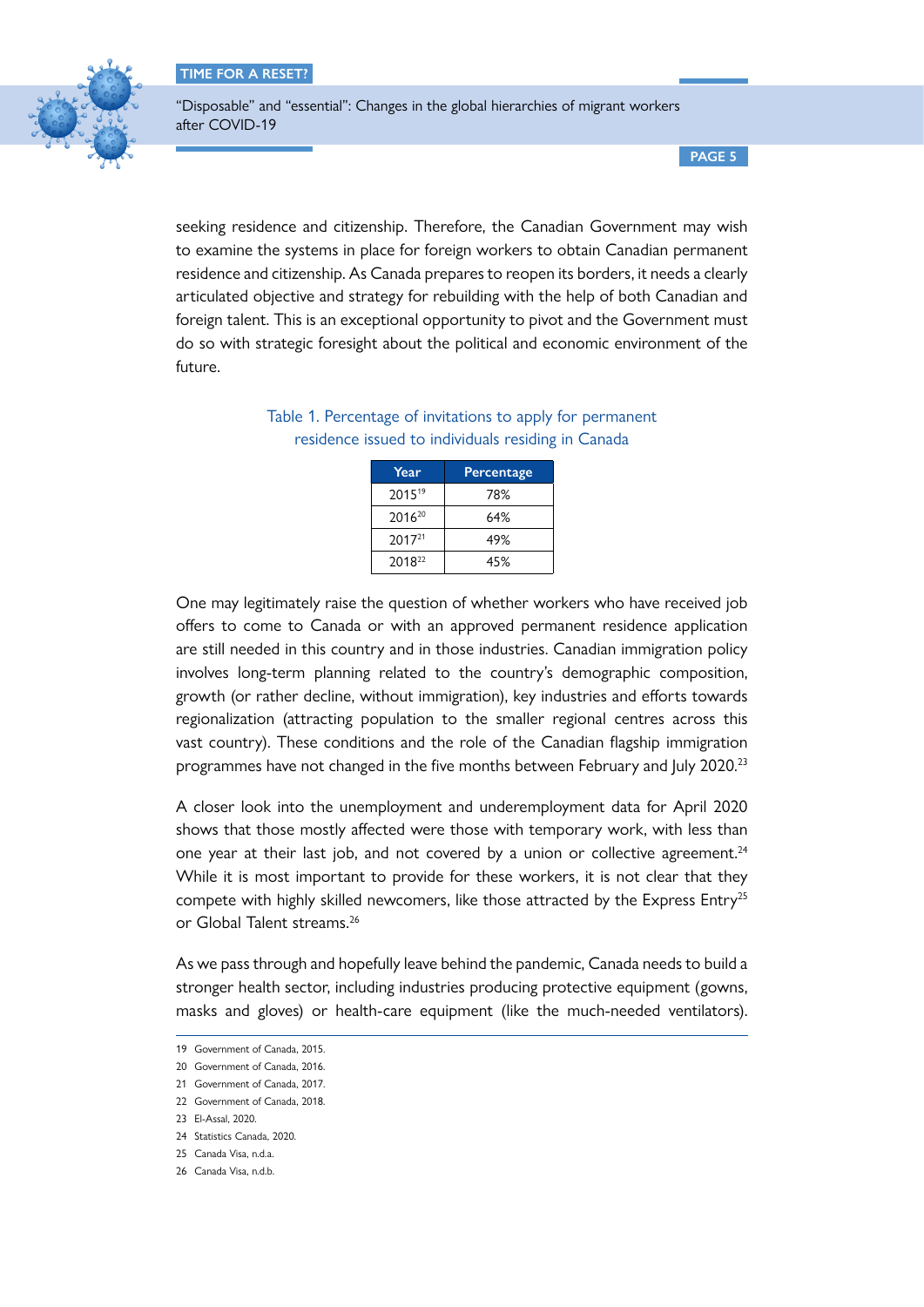

"Disposable" and "essential": Changes in the global hierarchies of migrant workers after COVID-19

**PAGE 6**

The medical and pharmaceutical research sector should also remain a top priority. Transnational cooperation also remains key to Canadian entrepreneurship. Such sectors can only gain from highly skilled migrants who bring to the country innovative ideas, much-needed skills and transnational connections to other countries.

# **What happens with those previously disposable and now "essential" (migrant) workers?**

While Canada has seen the entry of high-skilled foreign workers brought to a halt, low-skilled foreign workers, including those of the Seasonal Agricultural Worker Program,<sup>27</sup> have been exempt from restrictions. The Federal Government has introduced special arrangements for low-skilled migrant workers to come and work on Canadian farms.28

The border closure impacts on temporary foreign workers in Canada's farms and fish plants and California's strawberry fields have received wide media coverage.<sup>29</sup> Concerns have mounted over the consequences of not admitting the annual roughly 60,000 seasonal agricultural workers, whose invaluable labour contributes to the food supply that feeds Canadians.<sup>30</sup> Similar challenges were registered in California, where many farmworkers are undocumented.<sup>31</sup> While the Canadian Government has encouraged the growing number of unemployed Canadians to apply to work in the agriculture and agrifood sector, these jobs are often avoided by citizens at home. 32

As temporary foreign workers continue to arrive, advocacy groups have called for greater migrant worker protections. 33 Although the Government has outlined obligations for employing temporary foreign workers,<sup>34</sup> there is speculation on whether employers are enforcing these practices.<sup>35</sup> The Government's willingness to accept low-skill labourers, and even to go the extra mile in finding appropriate solutions, like chartered flights with few passengers sitting at safe distances,<sup>36</sup> and assistance with their accommodation and self-isolation, 37 does not reveal some new sensitivity about the living or working conditions of these temporary foreign workers. 38 Rather, it has been a kneejerk reaction to the fear of the agriculture and

30 Smith, 2020.

- 34 Government of Canada, 2020b.
- 35 Campbell, 2020.
- 36 Canadian Honey Council, 2020.

<sup>27</sup> Government of Canada, n.d.f.

<sup>28</sup> Government of Canada, n.d.b.

<sup>29</sup> Jordan, 2020; Grant, 2020.

<sup>31</sup> Jordan, 2020.

<sup>32</sup> Bragg, 2020.

<sup>33</sup> Veneza, 2020.

<sup>37</sup> Government of Canada, 2020e.

<sup>38</sup> Mojtehedzadeh, 2020.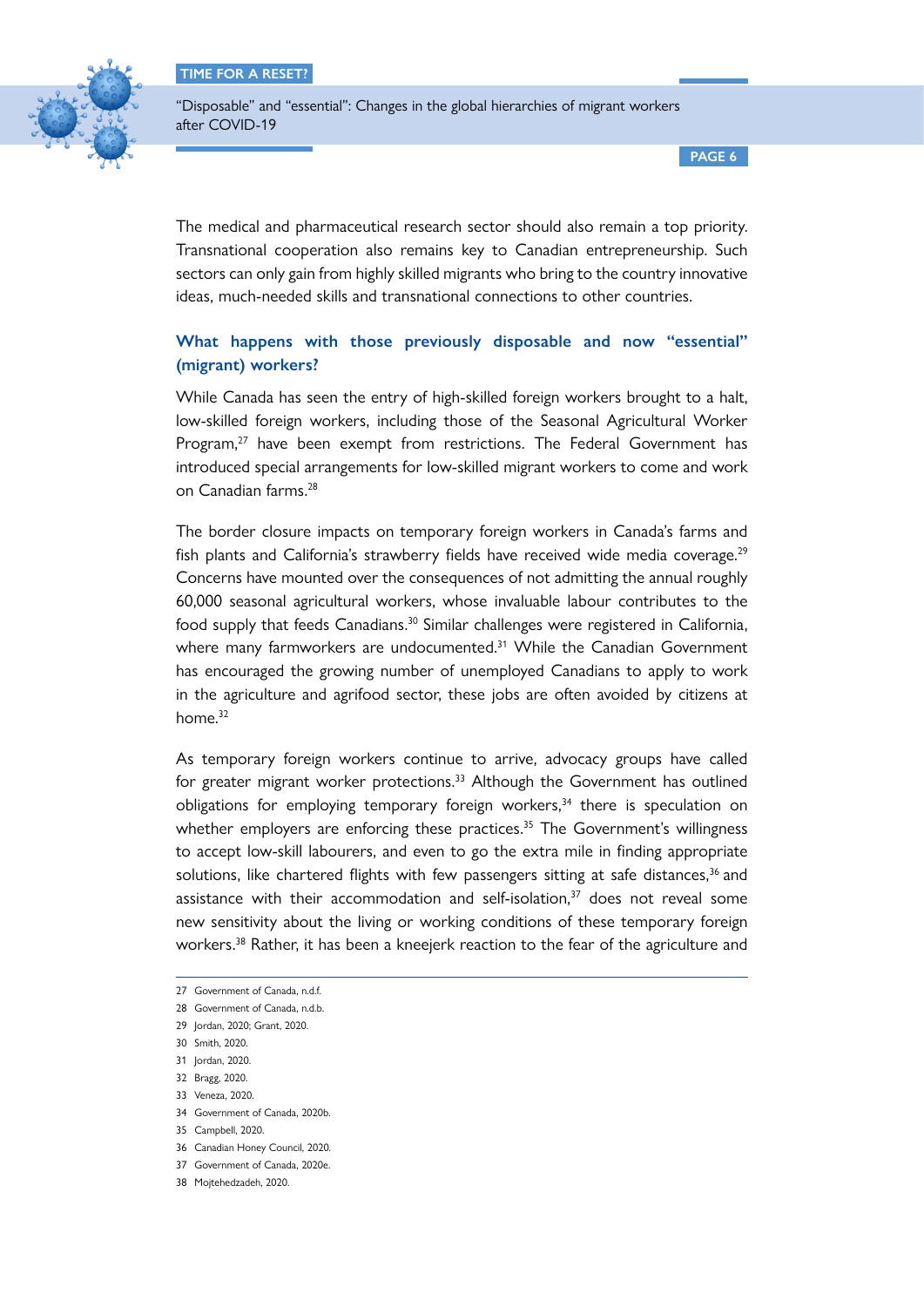

"Disposable" and "essential": Changes in the global hierarchies of migrant workers after COVID-19

**PAGE 7**

food processing industry chain breaking down, leaving supermarkets in short supply and harvests wasted. The question that arises is **whether the pandemic lesson can help shape more sustainable immigration policy for such essential albeit low-skilled work in the agrifood sector.**

These are not Canada-specific challenges: countries in Europe are facing concerns about seasonal migrant workers in the agrifood industry.<sup>39</sup> Agriculture is a sector characterized by difficult working conditions, low prestige and low pay, where work is mainly seasonal and requires a supply-and-demand mechanism that is ultraflexible. Labourers must be available on-call, can be easily dismissed, work under adverse conditions, and have little possibility of upwards mobility. At the same time, as Corrado and co-authors have argued in a policy paper on European agriculture and migration, $40$  today's agriculture is characterized by intensive pressures to keep production costs competitively low. Large corporations in the retail and agrifood sectors push for low prices to maximize benefits and, given the large volume of products that they can absorb, they can impose their conditions on producers. Producers are faced with irreducible costs, like the increasing need to mechanize the sector, the cost of water and energy for production, and the cost of fertilizer, seeds and feed. Thus, squeezing labour costs through employing migrants with precarious status appears almost a necessary choice, particularly for smaller producers. The connection with commercial networks, agro-entrepreneurs, intermediaries and the final consumers pushes for lower prices for fruits and vegetables and with difficult traceability of products. Employment dynamics in agriculture are thus shaped by several factors that include, but are not confined to migrant labour.

The pandemic provides an opportunity to subvert these dynamics and significantly improve the living and working conditions for many of these formerly "disposable", now essential migrant workers.

On 15 May 2020, the Canadian Government introduced the Agri-food Immigration Pilot,<sup>41</sup> in which migrant workers in agriculture could apply for permanent residency. Unfortunately, the programme, criticized for being inaccessible,<sup>42</sup> foresees only 2,750 applicants and family members and expires on 14 May 2023. Additionally, as of 1 June 2020, the median hourly wage has been updated for the Temporary Foreign Worker Program.<sup>43</sup> and the processes for labour market impact assessments were amended to accelerate the process of employing temporary foreign workers for "essential work".44

<sup>39</sup> Alderman et al., 2020.

<sup>40</sup> Triandafyllidou, 2017.

<sup>41</sup> Government of Canada, n.d.c.

<sup>42</sup> Emmanuel, 2020.

<sup>43</sup> Thevenot, 2020.

<sup>44</sup> Government of Canada, n.d.b.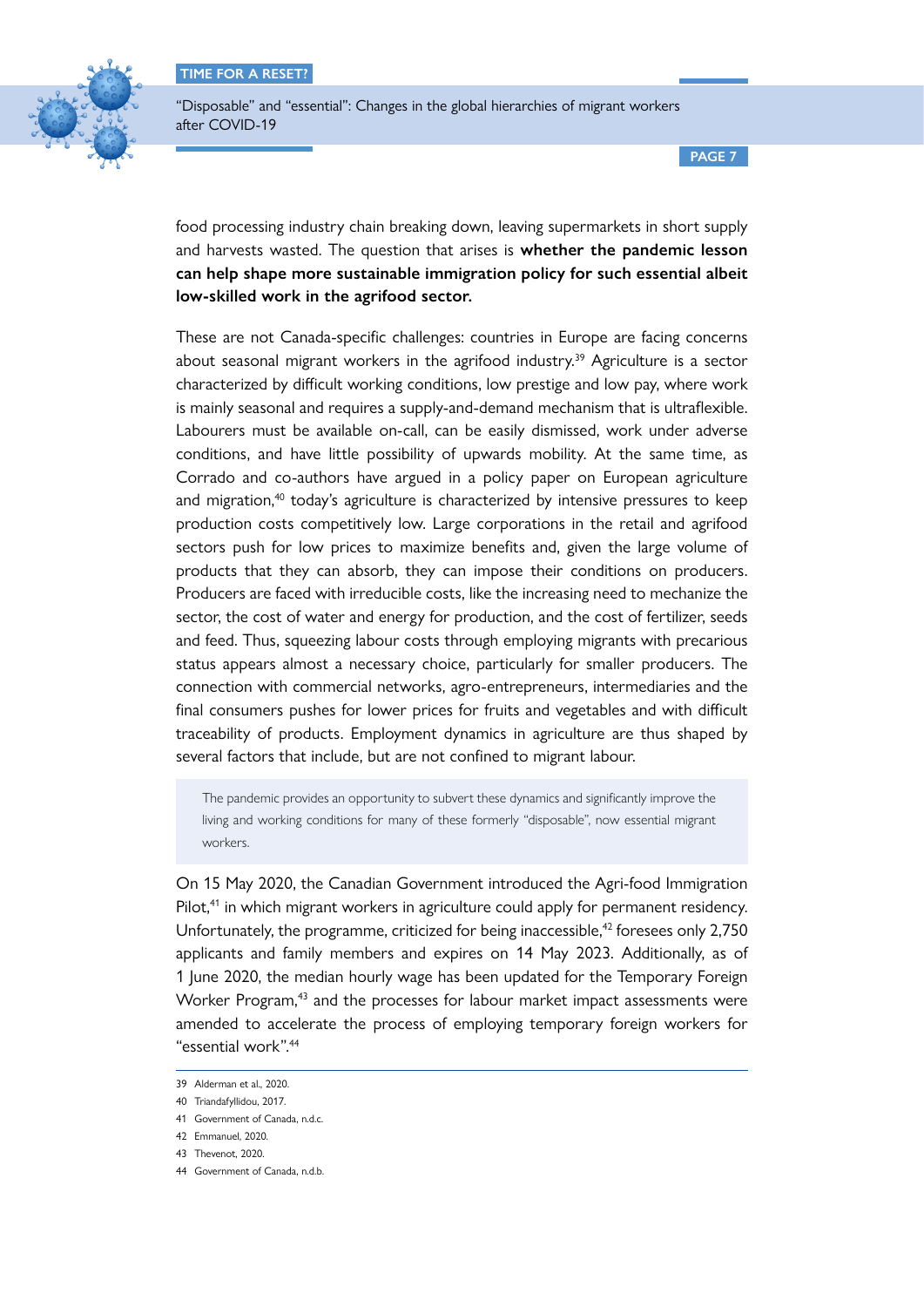

"Disposable" and "essential": Changes in the global hierarchies of migrant workers after COVID-19

**PAGE 8**

On 14 May 2020, Italy implemented a regularization programme,<sup>45</sup> addressing farmworkers and domestic and care workers in private homes. In the United States, the debate is yet to re-emerge even though the United States Department of Labor National Agricultural Workers' Survey reports that approximately 47 per cent of the roughly 2.4 million farmworkers in the United States are undocumented.<sup>46</sup> A bill providing two-step access to legal status and then citizenship was introduced in Congress in January 2019,<sup>47</sup> but has stalled since March of the same year.

**Thus, for both Europe and North America, this raises the question: how can agricultural policy and migration policy work hand in hand** to promote better working and living conditions for migrant farmworkers – particularly with a clear perspective for legal residence and citizenship status for those who wish to remain at their working destination?

Such a policy would entail some special provisions for the living conditions of these workers and their access to health and other support services in a proactive manner, rather than being based on a complaints process triggered by the worker,<sup>48</sup> as happens in Canada today.

Here are some ideas to turn the pandemic into an opportunity:

- Introduce more intensive inspections regarding verification of contracts, working conditions, accommodation and actual pay. Whistleblowing is insufficient, as migrant workers are often unaware of their rights, and if aware, are unsure to whom they should turn. **Continuous monitoring and ad hoc inspections need to be enforced**.
- The provisions available to caregivers in Canada (as of  $2014$ )<sup>49</sup> for changing employers should apply in the Temporary Foreign Worker Program in agriculture. **The right to change employers should be a feature of all temporary foreign worker programmes.**
- **Intensified controls of large retailers and the agrifood businesses, where a corporate responsibility policy can be mainstreamed**: Incentivize supermarket chains to use ethical supply sources and to check subcontractors and producers.

<sup>45</sup> Reidy, 2020.

<sup>46</sup> Farmworker Justice, 2018.

<sup>47</sup> Library of Congress, 2019.

<sup>48</sup> Emmanuel, 2020.

<sup>49</sup> Government of Canada, n.d.d.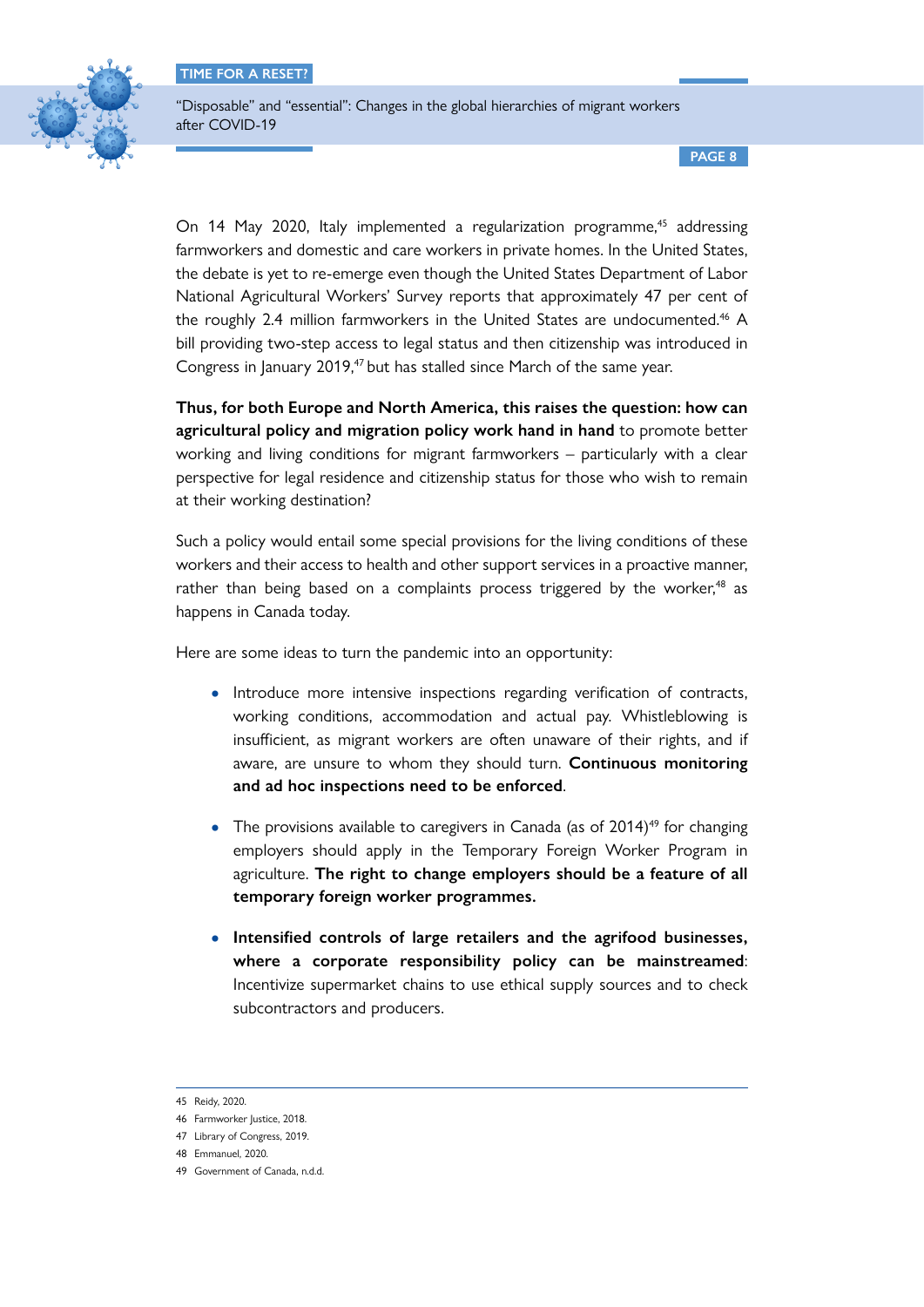

"Disposable" and "essential": Changes in the global hierarchies of migrant workers after COVID-19

**PAGE 9**

- In countries like Canada (but also in Australia and New Zealand in relation to the Pacific Seasonal Worker Programme),<sup>50</sup> temporary foreign workers in agriculture could benefit from the opportunity for **permanent residency and family reunification,** as is available for caregivers. Notably, **after a certain amount of time, for instance, workers should have preferential access to permanent residency** as happens for caregivers after 24 months of employment in their respective sector. It is clear that such a two-step programme would need to be matched with language training, bridging programmes and employment support for these workers as they seek permanent residency, so as to ensure their smooth integration in the host country economy and society. Given the positive net migration balance of 350,000 people that Canada (and Australia and New Zealand) is seeking every year, there is scope for including a realistic agrifood pilot and channelling people to both that sector and related industries.
- **Similar provisions could be introduced in the EU** with the Seasonal Workers' Directive (2014/36),<sup>51</sup> which allows for stays of between four to nine months within a calendar year, but does not foresee the possibility of transitioning to long-term status, while recognizing that there could be provisions for facilitated repeated entry of the same workers in subsequent years.

# **Turning the pandemic into an opportunity**

The many challenges that both high-skilled and low-skilled migrant workers face during the pandemic can be turned into an opportunity. Crisis always bears within the seeds of a new beginning. Rethinking how important migrant workers are in essential sectors of the economy invites us to reconsider how we regulate migrant employment in those sectors and how we integrate them into the workforce through a broader framework of settlement and integration. The crisis also exposes the myth that high-skilled migrants need no support. This paper offers some insights on how information technology can facilitate navigating the crisis, temporarily closing the territorial borders while keeping the "virtual" borders open. We invite policymakers to rethink the balance between the interests of the destination country, the employers, and the migrant workers and their families in favour of equitable and efficient solutions.

<sup>50</sup> Curtain et al., 2018.

<sup>51</sup> EUR-Lex, 2014.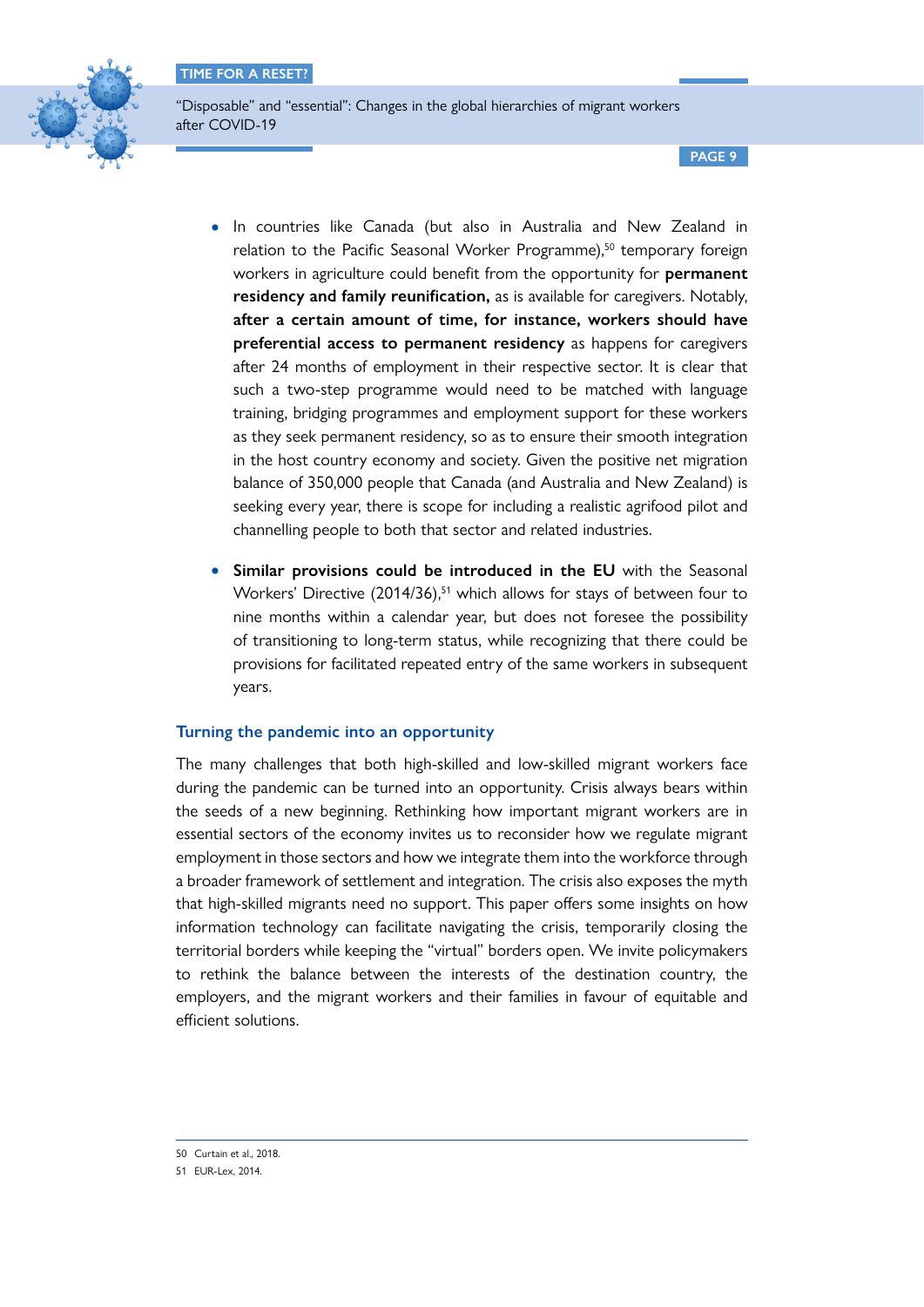

**PAGE 10**

# **References**

Alderman, L., M. Eddy and A. Tsang

2020 Migrant farmworkers whose harvests feed Europe are blocked at borders. *New York Times,*  27 March. Available at [www.nytimes.com/2020/03/27/business/coronavirus-farm-labor](http://www.nytimes.com/2020/03/27/business/coronavirus-farm-labor-europe.html)[europe.html](http://www.nytimes.com/2020/03/27/business/coronavirus-farm-labor-europe.html).

### Bragg, B.

2020 Alberta's COVID-19 crisis is a migrant-worker crisis, too. *The Globe and Mail,* 27 April. Available at [www.theglobeandmail.com/opinion/article-albertas-covid-19-crisis-is-a-migrant](http://www.theglobeandmail.com/opinion/article-albertas-covid-19-crisis-is-a-migrant-worker-crisis-too/)[worker-crisis-too/](http://www.theglobeandmail.com/opinion/article-albertas-covid-19-crisis-is-a-migrant-worker-crisis-too/).

Campbell, C.

2020 Advocates for migrant workers sounding alarm after COVID-19 death. *CTV News,* 1 June. Available at [https://windsor.ctvnews.ca/advocates-for-migrant-workers-sounding-alarm-after](https://windsor.ctvnews.ca/advocates-for-migrant-workers-sounding-alarm-after-covid-19-death-1.4964073)[covid-19-death-1.4964073.](https://windsor.ctvnews.ca/advocates-for-migrant-workers-sounding-alarm-after-covid-19-death-1.4964073)

# Canada Visa

- n.d.a Express Entry. Available at [www.canadavisa.com/express-entry.html?\\_](http://www.canadavisa.com/express-entry.html?_ga=2.269178545.1377877473.1592936768-1771785120.1591821281#gs) [ga=2.269178545.1377877473.1592936768-1771785120.1591821281#gs.af5g9e](http://www.canadavisa.com/express-entry.html?_ga=2.269178545.1377877473.1592936768-1771785120.1591821281#gs) (accessed 8 July 2020).
- n.d.b Global Talent Stream. Available at www.canadavisa.com/global-talent-stream.html? [ga=2.260790989.1377877473.1592936768-1771785120.1591821281#gs.964y0x](https://www.canadavisa.com/global-talent-stream.html?_ga=2.260790989.1377877473.1592936768-1771785120.1591821281#gs.964y0x) (accessed 8 July 2020).
- Canadian Chamber of Commerce
- 2016 Immigration for a competitive Canada: Why highly skilled international talent is at risk [blog]. 14 January. Available at [www.chamber.ca/media/blog/160114-immigration-for-a-competitive](http://www.chamber.ca/media/blog/160114-immigration-for-a-competitive-canada/)[canada/](http://www.chamber.ca/media/blog/160114-immigration-for-a-competitive-canada/).

#### Canadian Honey Council

2020 COVID-19 temporary foreign workers. 15 June. Available at [https://honeycouncil.ca/covid-](https://honeycouncil.ca/covid-19-temporary-foreign-workers/)[19-temporary-foreign-workers/.](https://honeycouncil.ca/covid-19-temporary-foreign-workers/)

#### Clarke, H. and I. Abdool

2020 4 crucial health-care lessons Canada needs to learn from COVID-19. *CBC News*, 5 April. Available at [www.cbc.ca/news/opinion/opinion-canada-health-care-covid-19-1.5510548.](http://www.cbc.ca/news/opinion/opinion-canada-health-care-covid-19-1.5510548)

Connolly, A.

2020 Trudeau urges people to 'buy Canadian' food, produce amid COVID-19. *Global News,* 14 May. Available at [https://globalnews.ca/news/6943395/justin-trudeau-buy-canadian-coronavirus/.](https://globalnews.ca/news/6943395/justin-trudeau-buy-canadian-coronavirus/)

#### Curtain, R., M. Dornan, S. Howes and H. Sherrell

2018 Pacific seasonal workers: Learning from the contrasting temporary migration outcomes in Australian and New Zealand horticulture. *Asia & The Pacific Policy Studies*, 5(3):462–480. Available at [https://doi.org/10.1002/app5.261.](https://doi.org/10.1002/app5.261)

El-Assal, K.

2020 Canada to welcome over one million new immigrants between 2020–2022. *CIC News*, 28 February. Available at [www.cicnews.com/2020/02/canada-to-welcome-over-one-million](https://www.cicnews.com/2020/02/canada-to-welcome-over-one-million-new-immigrants-between-2020-2022-0213818.html#gs.af577h)[new-immigrants-between-2020-2022-0213818.html#gs.af577h](https://www.cicnews.com/2020/02/canada-to-welcome-over-one-million-new-immigrants-between-2020-2022-0213818.html#gs.af577h).

#### Emmanuel, R.

2020 Advocate warns new agri-food pilot is inaccessible for many critical migrant workers. *iPolitics*, 19 May. Available at [https://ipolitics.ca/2020/05/19/advocate-warns-new-agri-food-pilot-is](https://ipolitics.ca/2020/05/19/advocate-warns-new-agri-food-pilot-is-inaccessible-for-many-critical-migrant-workers/)[inaccessible-for-many-critical-migrant-workers/.](https://ipolitics.ca/2020/05/19/advocate-warns-new-agri-food-pilot-is-inaccessible-for-many-critical-migrant-workers/)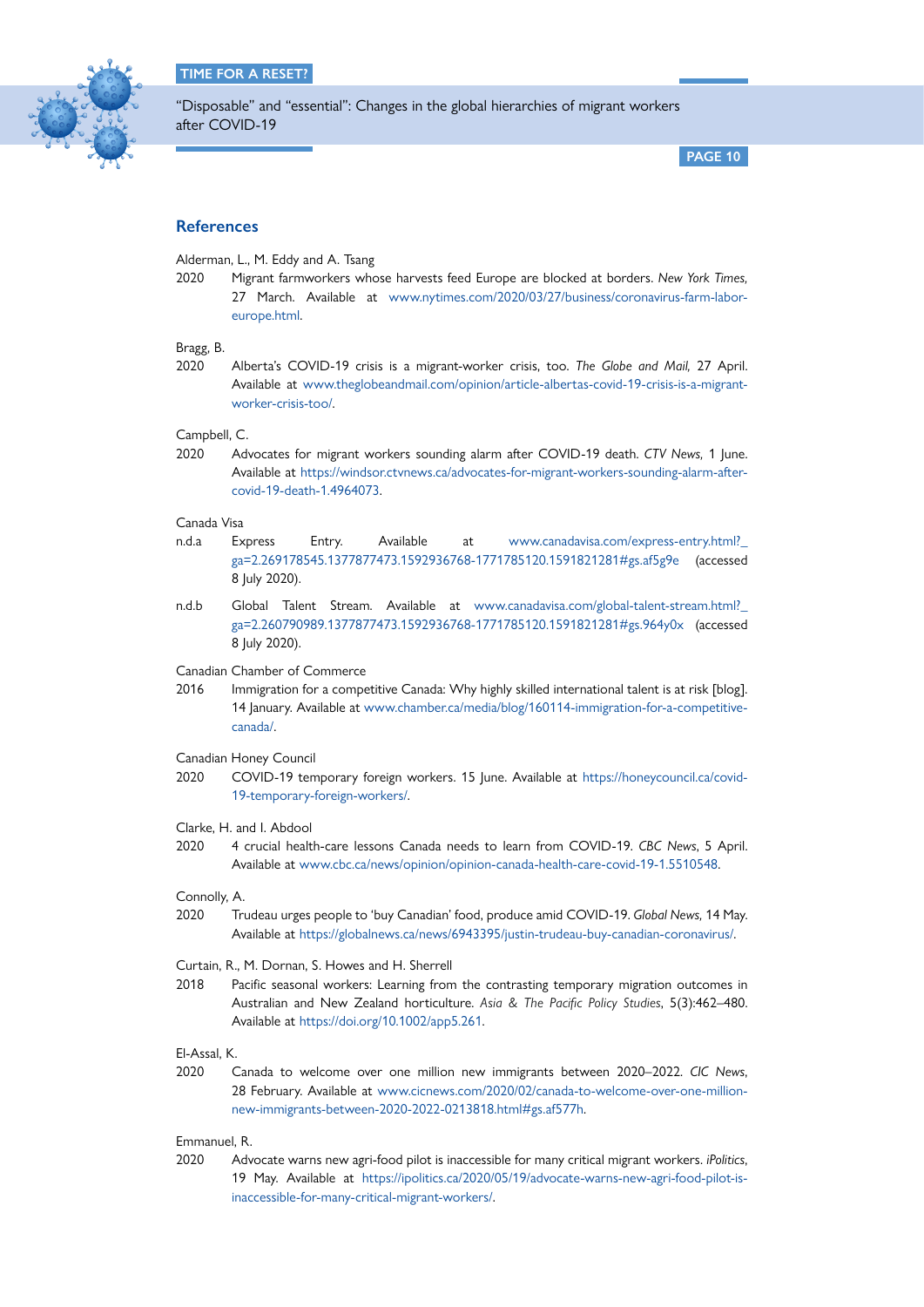

**PAGE 11**

# EUR-Lex

2014 Directive 2014/36/EU of the European Parliament and of the Council of 26 February 2014 on the conditions of entry and stay of third-country nationals for the purpose of employment as seasonal workers. 26 February. Available at [https://eur-lex.europa.eu/legal-content/en/](https://eur-lex.europa.eu/legal-content/en/ALL/?uri=celex%3A32014L0036) [ALL/?uri=celex%3A32014L0036.](https://eur-lex.europa.eu/legal-content/en/ALL/?uri=celex%3A32014L0036)

Farmworker Justice

2018 Farmworker Justice Update – 12/18/18. Available at [www.farmworkerjustice.org/blog-post/](https://www.farmworkerjustice.org/blog-post/farmworker-justice-update-12-18-18/) [farmworker-justice-update-12-18-18/.](https://www.farmworkerjustice.org/blog-post/farmworker-justice-update-12-18-18/)

Government of Canada

- 2015 *Express Entry year-end report 2015.* Immigration, Refugees and Citizenship Canada. Available at [www.canada.ca/en/immigration-refugees-citizenship/corporate/publications-manuals/](https://www.canada.ca/en/immigration-refugees-citizenship/corporate/publications-manuals/express-entry-year-end-report-2015.html) [express-entry-year-end-report-2015.html.](https://www.canada.ca/en/immigration-refugees-citizenship/corporate/publications-manuals/express-entry-year-end-report-2015.html)
- 2016 *Express Entry year-end report 2016.* Immigration, Refugees and Citizenship Canada. Available at [www.canada.ca/en/immigration-refugees-citizenship/corporate/publications-manuals/](http://www.canada.ca/en/immigration-refugees-citizenship/corporate/publications-manuals/express-entry-year-end-report-2016.html) [express-entry-year-end-report-2016.html.](http://www.canada.ca/en/immigration-refugees-citizenship/corporate/publications-manuals/express-entry-year-end-report-2016.html)
- 2017 *Express Entry year-end report 2017.* Immigration, Refugees and Citizenship Canada. Available at [www.canada.ca/en/immigration-refugees-citizenship/corporate/publications-manuals/](http://www.canada.ca/en/immigration-refugees-citizenship/corporate/publications-manuals/express-entry-year-end-report-2017.html) [express-entry-year-end-report-2017.html.](http://www.canada.ca/en/immigration-refugees-citizenship/corporate/publications-manuals/express-entry-year-end-report-2017.html)
- 2018 *Express Entry year-end report 2018*. Immigration, Refugees and Citizenship Canada. Available at [www.canada.ca/content/dam/ircc/documents/pdf/english/pub/express-entry-year-end](http://www.canada.ca/content/dam/ircc/documents/pdf/english/pub/express-entry-year-end-report-2018.pdf)[report-2018.pdf](http://www.canada.ca/content/dam/ircc/documents/pdf/english/pub/express-entry-year-end-report-2018.pdf).
- 2020a Employers who have been found non-compliant. Updated 21 July. Available at [www.canada.](http://www.canada.ca/en/immigration-refugees-citizenship/services/work-canada/employers-non-compliant.html) [ca/en/immigration-refugees-citizenship/services/work-canada/employers-non-compliant.html.](http://www.canada.ca/en/immigration-refugees-citizenship/services/work-canada/employers-non-compliant.html)
- 2020b Letter from Ministers to employers Temporary Foreign Workers COVID-19. 1 April. Available at [www.canada.ca/en/employment-social-development/corporate/notices/minister](https://www.canada.ca/en/employment-social-development/corporate/notices/minister-letter-foreign-workers.html)[letter-foreign-workers.html](https://www.canada.ca/en/employment-social-development/corporate/notices/minister-letter-foreign-workers.html).
- 2020c Guidance for employers of temporary foreign workers regarding COVID-19. Updated 22 April. Available at [www.canada.ca/en/employment-social-development/services/foreign](http://www.canada.ca/en/employment-social-development/services/foreign-workers/employer-compliance/covid-guidance.html)[workers/employer-compliance/covid-guidance.html](http://www.canada.ca/en/employment-social-development/services/foreign-workers/employer-compliance/covid-guidance.html).
- n.d.a Coronavirus disease (COVID-19): Apply for a visitor visa, eTA, or study or work permit from outside Canada.
- n.d.b Temporary Foreign Worker Program COVID-19. Available at [www.canada.ca/en/](https://www.canada.ca/en/employment-social-development/services/foreign-workers/notice-covid-19.html) [employment-social-development/services/foreign-workers/notice-covid-19.html](https://www.canada.ca/en/employment-social-development/services/foreign-workers/notice-covid-19.html) (accessed 3 June 2020).
- n.d.c Agri-Food Pilot: About the pilot. Available at [www.canada.ca/en/immigration-refugees](https://www.canada.ca/en/immigration-refugees-citizenship/services/immigrate-canada/agri-food-immigration-pilot/about.html)[citizenship/services/immigrate-canada/agri-food-immigration-pilot/about.html](https://www.canada.ca/en/immigration-refugees-citizenship/services/immigrate-canada/agri-food-immigration-pilot/about.html) (accessed 6 July 2020).
- n.d.d Improving Canada's Caregiver Program. Available at [www.canada.ca/en/news/archive/2014/10/](https://www.canada.ca/en/news/archive/2014/10/improving-canada-caregiver-program.html) [improving-canada-caregiver-program.html](https://www.canada.ca/en/news/archive/2014/10/improving-canada-caregiver-program.html) (accessed 28 May 2020).
- n.d.e Find a visa application centre. Immigration, Refugees and Citizenship Canada. Available at [www.canada.ca/en/immigration-refugees-citizenship/corporate/contact-ircc/offices/find-visa](https://www.canada.ca/en/immigration-refugees-citizenship/corporate/contact-ircc/offices/find-visa-application-centre.html)[application-centre.html](https://www.canada.ca/en/immigration-refugees-citizenship/corporate/contact-ircc/offices/find-visa-application-centre.html) (accessed 3 June 2020).
- n.d.f Hire a temporary worker through the Seasonal Agricultural Worker Program: Overview. Available at [www.canada.ca/en/employment-social-development/services/foreign-workers/](https://www.canada.ca/en/employment-social-development/services/foreign-workers/agricultural/seasonal-agricultural.html) [agricultural/seasonal-agricultural.html](https://www.canada.ca/en/employment-social-development/services/foreign-workers/agricultural/seasonal-agricultural.html) (accessed 6 June 2020).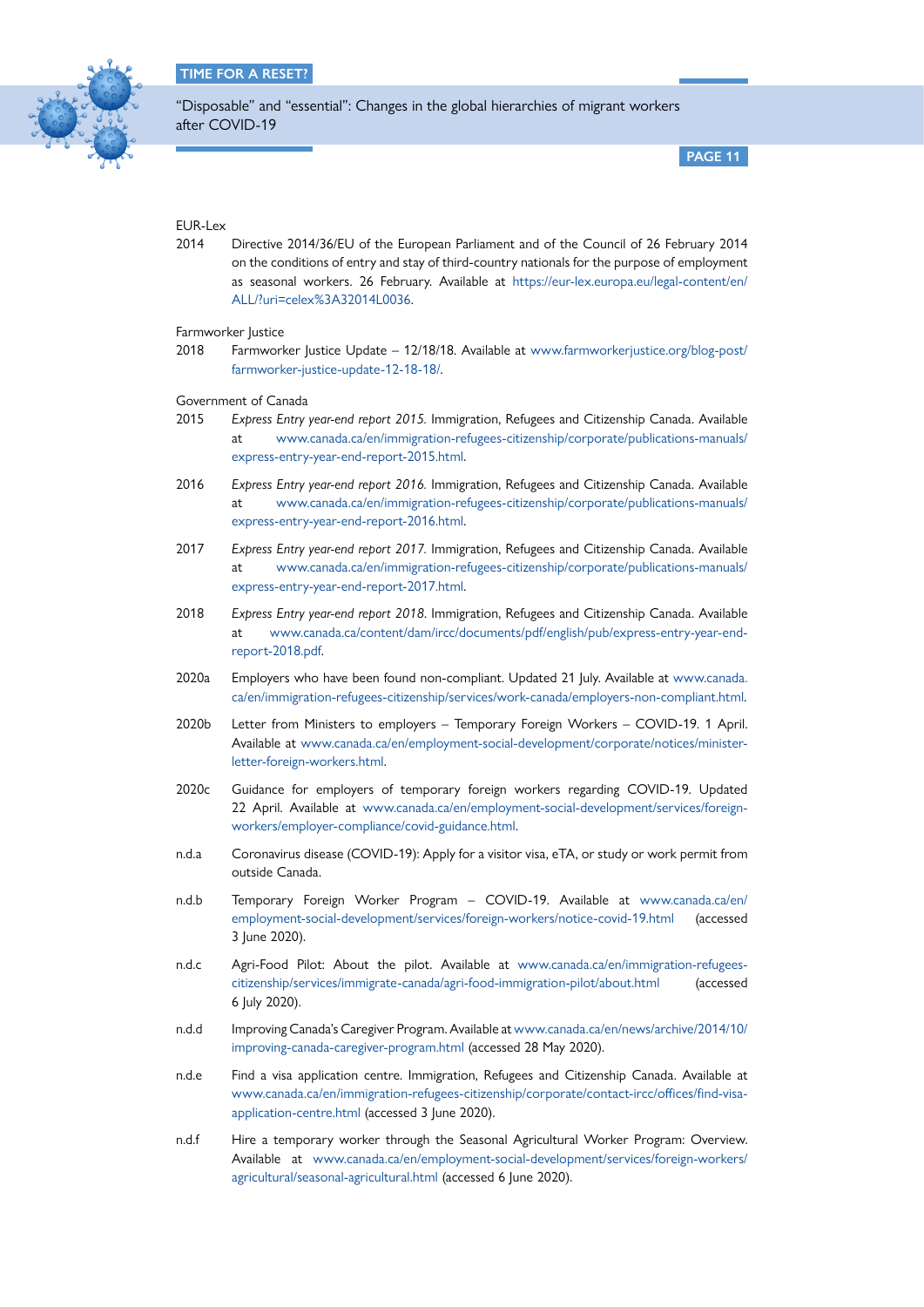

**PAGE 12**

# Grant, T.

2020 Canada's food supply at risk as pandemic tightens borders to farm workers. *The Globe and Mail,* 1 April. Available at [www.theglobeandmail.com/business/article-canadas-food-supply](https://www.theglobeandmail.com/business/article-canadas-food-supply-at-risk-as-pandemic-tightens-borders-to-farm/)[at-risk-as-pandemic-tightens-borders-to-farm/](https://www.theglobeandmail.com/business/article-canadas-food-supply-at-risk-as-pandemic-tightens-borders-to-farm/).

# Graveland, B.

2020 Calgary homeless sleeping outdoors over fears of catching COVID-19. *National Observer,* 25 May. Available at [www.nationalobserver.com/2020/05/25/news/calgary-homeless-sleeping](https://www.nationalobserver.com/2020/05/25/news/calgary-homeless-sleeping-outdoors-over-fears-catching-covid-19)[outdoors-over-fears-catching-covid-19](https://www.nationalobserver.com/2020/05/25/news/calgary-homeless-sleeping-outdoors-over-fears-catching-covid-19).

# Ivison, J.

2020 John Ivison: Canada avoided a COVID-19 food shortage, but the shockwaves aren't over yet. *National Post,* 22 May. Available at [https://nationalpost.com/opinion/john-ivison-canada](https://nationalpost.com/opinion/john-ivison-canada-avoided-a-covid-19-food-shortage-but-the-shockwaves-arent-over-yet)[avoided-a-covid-19-food-shortage-but-the-shockwaves-arent-over-yet.](https://nationalpost.com/opinion/john-ivison-canada-avoided-a-covid-19-food-shortage-but-the-shockwaves-arent-over-yet)

#### Jordan, M.

2020 Farmworkers, mostly undocumented, become 'essential' during pandemic. *New York Times,* 2 April. Available at [www.nytimes.com/2020/04/02/us/coronavirus-undocumented](https://www.nytimes.com/2020/04/02/us/coronavirus-undocumented-immigrant-farmworkers-agriculture.html)[immigrant-farmworkers-agriculture.html](https://www.nytimes.com/2020/04/02/us/coronavirus-undocumented-immigrant-farmworkers-agriculture.html).

# Library of Congress

2019 H.R.641 – Agricultural Worker Program Act of 2019. Available at [www.congress.gov/](https://www.congress.gov/bill/116th-congress/house-bill/641/all-info) [bill/116th-congress/house-bill/641/all-info](https://www.congress.gov/bill/116th-congress/house-bill/641/all-info).

Mas, S.

2014 Skilled immigrants to be offered 'express entry' to Canada in 2015. *CBC News,* 22 April. Available at [www.cbc.ca/news/politics/skilled-immigrants-to-be-offered-express-entry-to](https://www.cbc.ca/news/politics/skilled-immigrants-to-be-offered-express-entry-to-canada-in-2015-1.2617961)[canada-in-2015-1.2617961](https://www.cbc.ca/news/politics/skilled-immigrants-to-be-offered-express-entry-to-canada-in-2015-1.2617961).

#### McInnes, S. and M. Foley

2020 Coping with COVID-19: Employers' top 10 immigration law FAQs. *Mondaq*, 7 May. Available at [www.mondaq.com/canada/employment-and-workforce-wellbeing/928886/coping-with](http://www.mondaq.com/canada/employment-and-workforce-wellbeing/928886/coping-with-covid-19-employers39-top-10-immigration-law-faqs)[covid-19-employers39-top-10-immigration-law-faqs](http://www.mondaq.com/canada/employment-and-workforce-wellbeing/928886/coping-with-covid-19-employers39-top-10-immigration-law-faqs).

# Mojtehedzadeh, S.

2020 Migrant workers keep you fed. Do they need help? *The Toronto Star,* 21 April. Available at [www.thestar.com/podcasts/thismatters/2020/04/21/migrant-workers-keep-you-fed-do-they](https://www.thestar.com/podcasts/thismatters/2020/04/21/migrant-workers-keep-you-fed-do-they-need-help.html)[need-help.html](https://www.thestar.com/podcasts/thismatters/2020/04/21/migrant-workers-keep-you-fed-do-they-need-help.html).

#### Public Safety Canada

2020 Guidance on essential services and functions in Canada during the COVID-19 pandemic. Updated 19 May. Available at [www.publicsafety.gc.ca/cnt/ntnl-scrt/crtcl-nfrstrctr/esf-sfe-en.](https://www.publicsafety.gc.ca/cnt/ntnl-scrt/crtcl-nfrstrctr/esf-sfe-en.aspx) [aspx.](https://www.publicsafety.gc.ca/cnt/ntnl-scrt/crtcl-nfrstrctr/esf-sfe-en.aspx)

#### Reidy, E.

2020 In the news: Italy to grant undocumented migrants work permits. *The New Humanitarian,*  14 May. Available at [www.thenewhumanitarian.org/news/2020/05/14/Italy-undocumented](https://www.thenewhumanitarian.org/news/2020/05/14/Italy-undocumented-migrants-work-permits)[migrants-work-permits](https://www.thenewhumanitarian.org/news/2020/05/14/Italy-undocumented-migrants-work-permits).

Rose, J.

2020 Canada wins, U.S. loses in global fight for high-tech workers. *NPR*, 27 January. Available at [www.npr.org/2020/01/27/799402801/canada-wins-u-s-loses-in-global-fight-for-high-tech](https://www.npr.org/2020/01/27/799402801/canada-wins-u-s-loses-in-global-fight-for-high-tech-workers)[workers](https://www.npr.org/2020/01/27/799402801/canada-wins-u-s-loses-in-global-fight-for-high-tech-workers).